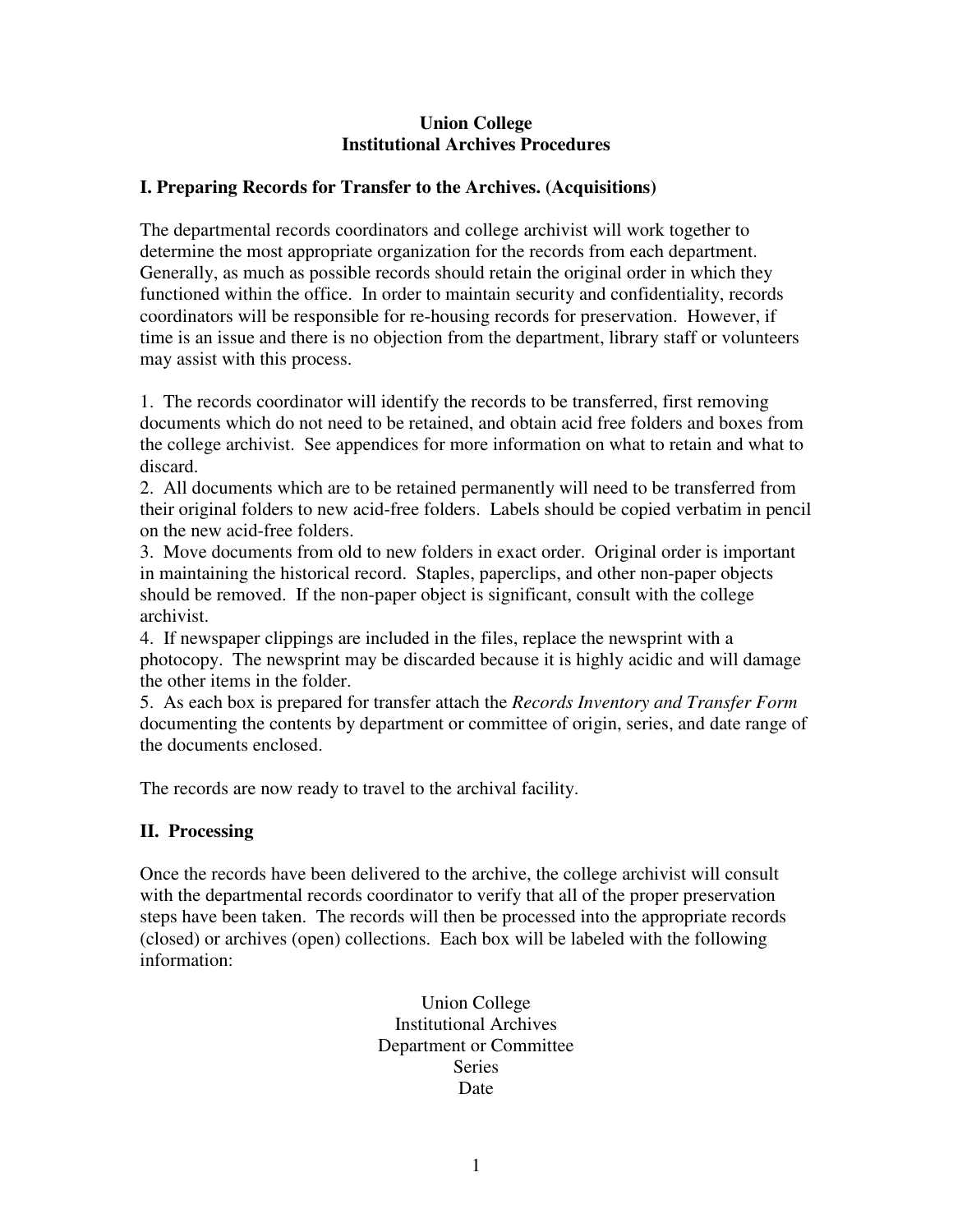*Records Inventory and Transfer Form* will be kept on file.

# **III. Approval and Procedure Review**

President's Council approved October 8, 2009.

This policy will be reviewed annually by the Union College Archives Committee. Minor changes may be made by the committee. Substantive changes should be recommended to President's Council.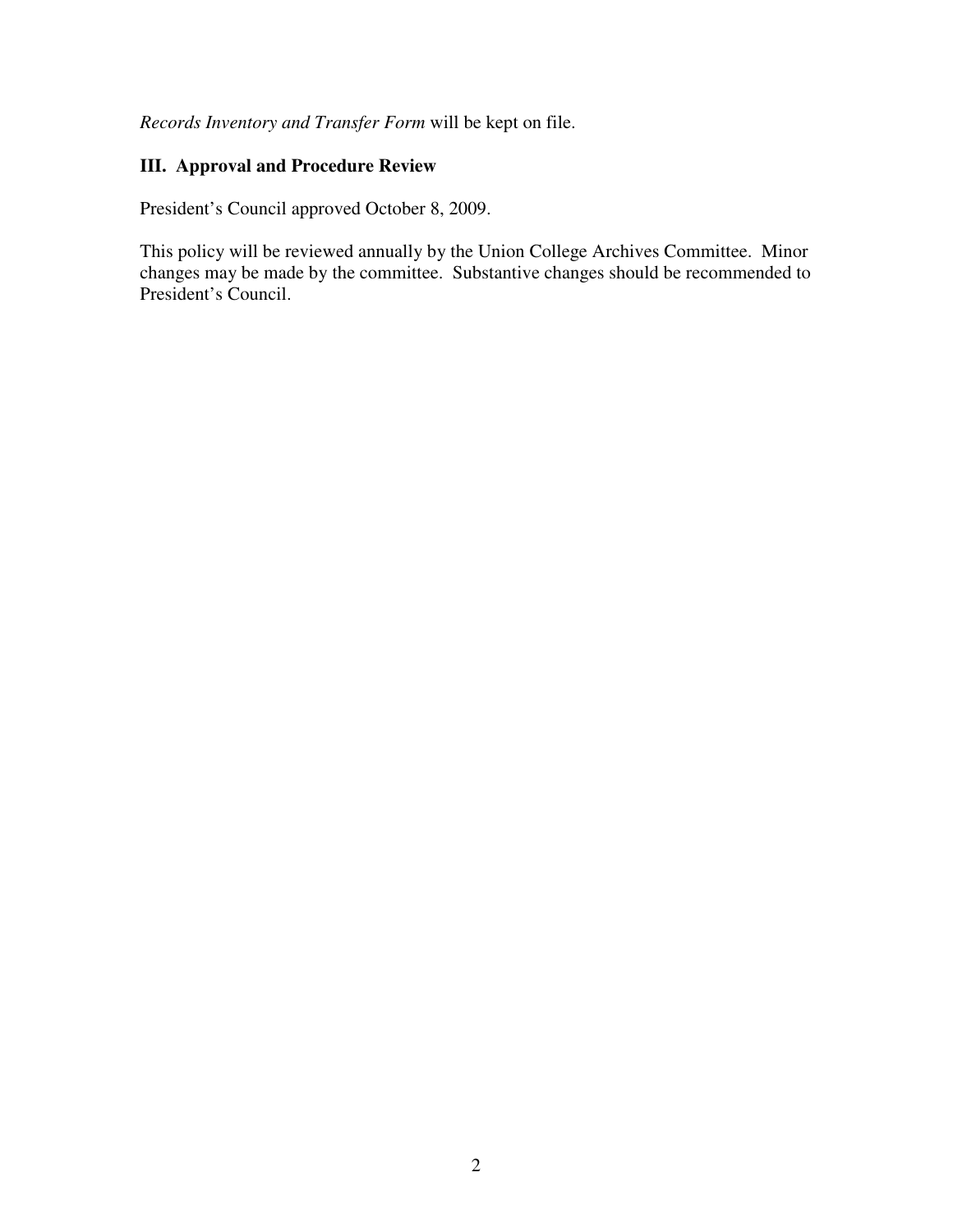# **Appendix I**

Note: These categories are intended to start the records management/archival process. As record series are established, this table to will be edited to match. It may also be reorganized by department.

Codes: 00=years  $U =$  useful life PERM = permanent Archives = Institutional Archives  $D =$  discard/erase  $R$  = review for later decision AR = Academic Records

| <b>Title of Record Series</b>   | <b>Retention</b>  | <b>Retention</b> | Final           | <b>Comments</b>          |
|---------------------------------|-------------------|------------------|-----------------|--------------------------|
|                                 | in Office         | <b>Closed</b>    | <b>Disposal</b> |                          |
|                                 |                   | <b>Records</b>   |                 |                          |
| <b>Administrative Procedure</b> |                   |                  | Archives        |                          |
| <b>Manuals</b>                  |                   |                  |                 |                          |
| <b>Advancement Reports</b>      |                   |                  | Archives        |                          |
| Annual budgets / audits         |                   |                  | Archives        |                          |
| <b>Financial statements</b>     |                   |                  |                 |                          |
| Assessment reports              |                   |                  | Archives        |                          |
| Brochures and programs for      |                   |                  | Archives        |                          |
| concerts, plays, exhibits, or   |                   |                  |                 |                          |
| other events                    |                   |                  |                 |                          |
| Calendars                       |                   |                  | Archives        |                          |
| Class schedules                 |                   |                  | Archives        |                          |
| Constituting documents          |                   |                  | Archives        |                          |
| Correspondence                  |                   |                  | Archives        |                          |
| <b>Enrollment</b> records       |                   |                  | Archives        |                          |
| Enrollment reports              |                   |                  | Archives        |                          |
| Faculty vitae                   |                   |                  | Archives        |                          |
| <b>Game Schedules</b>           |                   |                  | Archives        | <b>Varsity Sports</b>    |
| <b>Graduation Rosters</b>       |                   |                  | <b>AR</b>       |                          |
| <b>Grant Records</b>            |                   |                  | Archives        |                          |
| Health & Immunization           | 10 <sub>yrs</sub> | --               | D               | Includes student medical |
| Records                         |                   |                  |                 | reports                  |
| <b>Institutional research</b>   |                   |                  | Archives        |                          |
| reports                         |                   |                  |                 |                          |
| Minutes                         |                   |                  | Archives        |                          |
| Newsletters, magazines,         |                   |                  | Archives        |                          |
| and/or journals                 |                   |                  |                 |                          |
| Notes from meetings             |                   |                  | Archives        |                          |
| Other records of student        |                   |                  | Archives        |                          |
| organizations                   |                   |                  |                 |                          |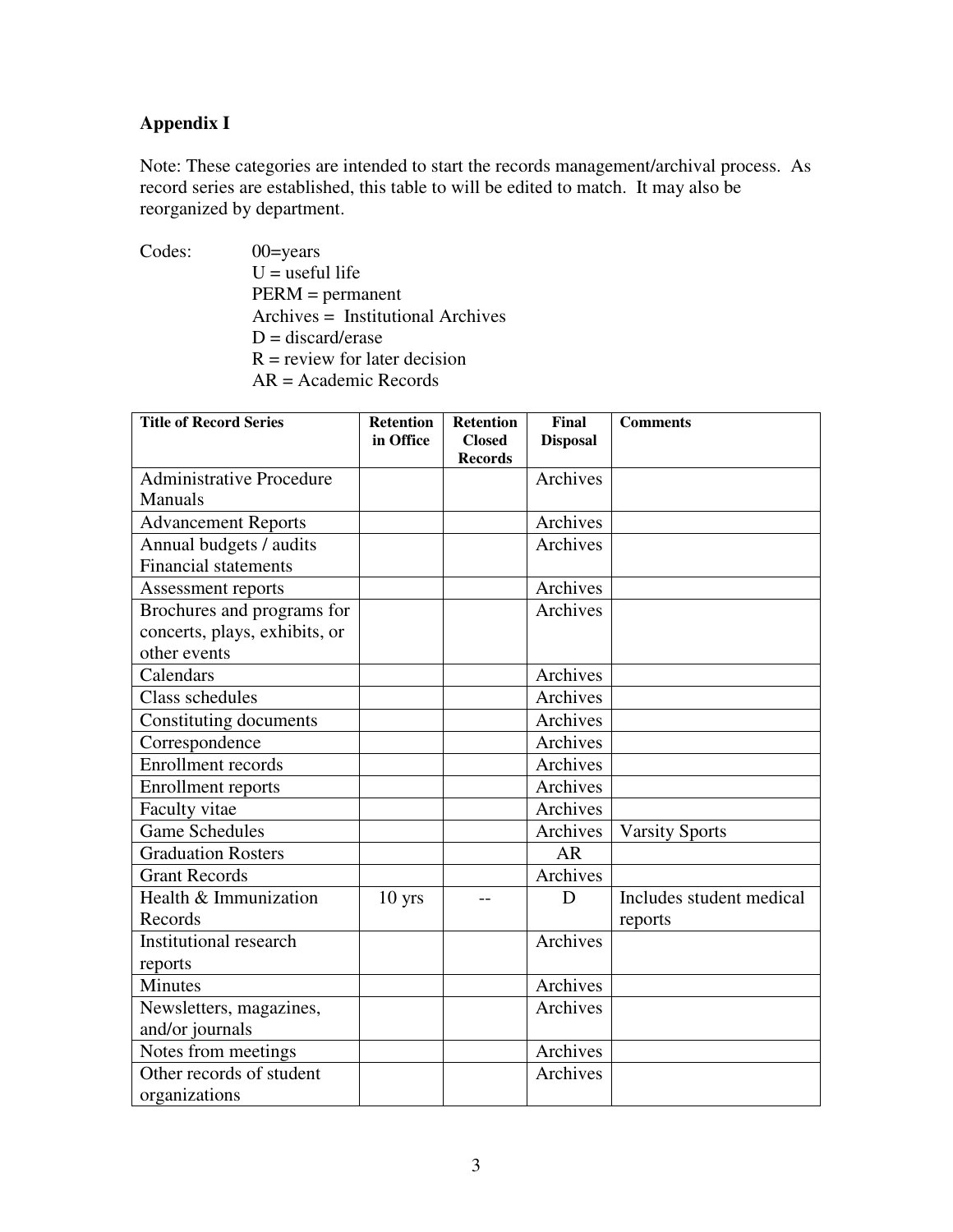| SIFE?                        |              |             |           |                       |
|------------------------------|--------------|-------------|-----------|-----------------------|
| Other reports                |              |             | Archives  |                       |
| Personnel records (retired,  |              | <b>PERM</b> |           |                       |
| resigned, terminated, or     |              |             |           |                       |
| deceased)                    |              |             |           |                       |
| Payroll records              |              |             |           |                       |
| Policy statements / reports  |              |             | Archives  |                       |
| Public relations reports     |              |             | Archives  |                       |
| Research projects            |              |             | Archives  |                       |
| Sample test questions        | $\mathbf{U}$ | --          | D         |                       |
| Self-studies                 |              |             | Archives  |                       |
| Student files (departmental) | $U+3$        |             | D         | Academic & employment |
| Subject files                | U            |             | Archives  |                       |
| Substantive memoranda        |              |             | Archives  |                       |
| <b>Surveys</b>               |              |             | Archives  |                       |
| Syllabi                      |              |             | Archives  |                       |
| <b>Team Rosters</b>          |              |             | Archives  | Varsity sports        |
| Transcripts                  | <b>PERM</b>  |             | <b>AR</b> |                       |
| <b>Vital Records</b>         |              |             |           |                       |
| Web Site                     | $\mathbf{U}$ |             | Archives  |                       |
| Work orders                  | U            |             | D         |                       |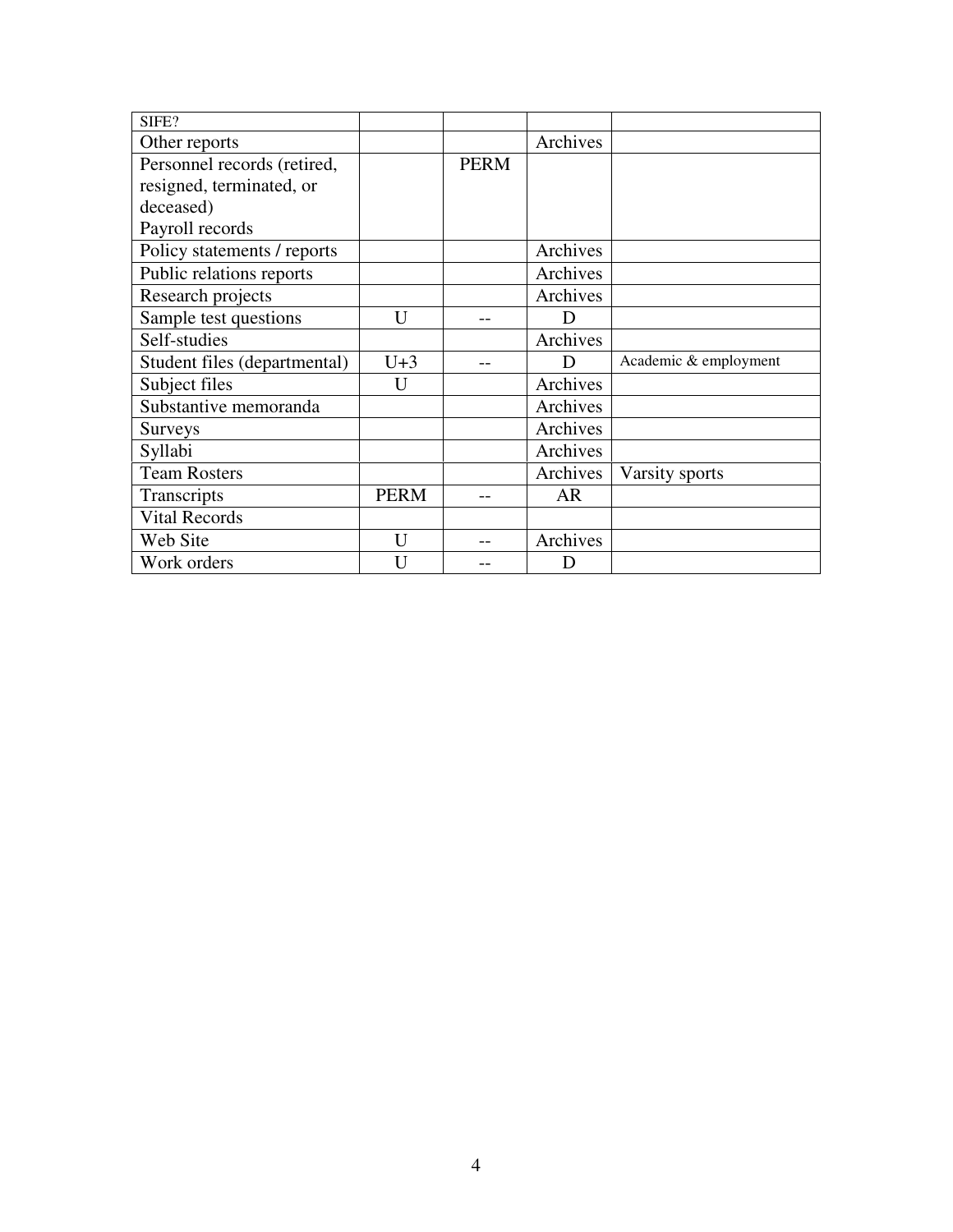### **Appendix II**

# **What Can I Throw Away?**

All duplicate copies, masters, and supplies should be eliminated from the files after first making sure a good copy of records remain. The following items are usually without value and can be discarded once their useful life is past:

- Announcements (keep announcements in form of a program if generated by your entity)
- Applications (except admissions and employees)
- Appointments, letters and memos setting up appointments
- Ballots (be sure to keep record of final vote)
- Budget draft papers (keep the final copy)
- Checks, canceled
- Class materials: textbooks, workbooks, handouts, etc., but keep syllabi and course outlines
- Copies of widely circulated documents, including e-mail: agendas, lists, minutes, manuals, reports, and memoranda, unless your office is the office of origin Copy or final draft for publication (programs, calendars, reports, etc.—after publication)
- Covering letters and memos
- Directives and instructions received
- Drafts—once the final paper, report, program, budget, publication, etc. has been issued or published.

 **Note exceptions:** Those drafts which could add significant insight into the creators thought processes as he/she worked on the material, especially speeches, addresses. Major planning documents, save preliminary discussion documents, background reports, and drafts which contain substantive differences from the final version.

- Financial records, routine and interim—a year old: cash receipt, delivery slips, purchase orders, requisitions, invoices, statements of telephone calls, etc.
- Forms, blank (send 2 copies to the archives)
- Invitations and notices for events not hosted by your department
- Invoices after payment
- Letters and memos setting up appointments
- Memoranda asking for comments (after comments have been received)
- Multiple copies of a single original document—keep only two for the archives
- Off-campus periodicals and publications, e.g. catalogs, newsletters, bulletins, reports, manuals, magazines, books, etc.

**Note:** unless there is a clear connection of them with the officer of the entity.

- Orders, financial: textbooks, teaching materials, office supplies, etc.
- Payroll deductions, authorizations and notices, time cards
- Proofs for publication (after publication—see also Draft)
- Property/equipment inventories and related forms (including releases)